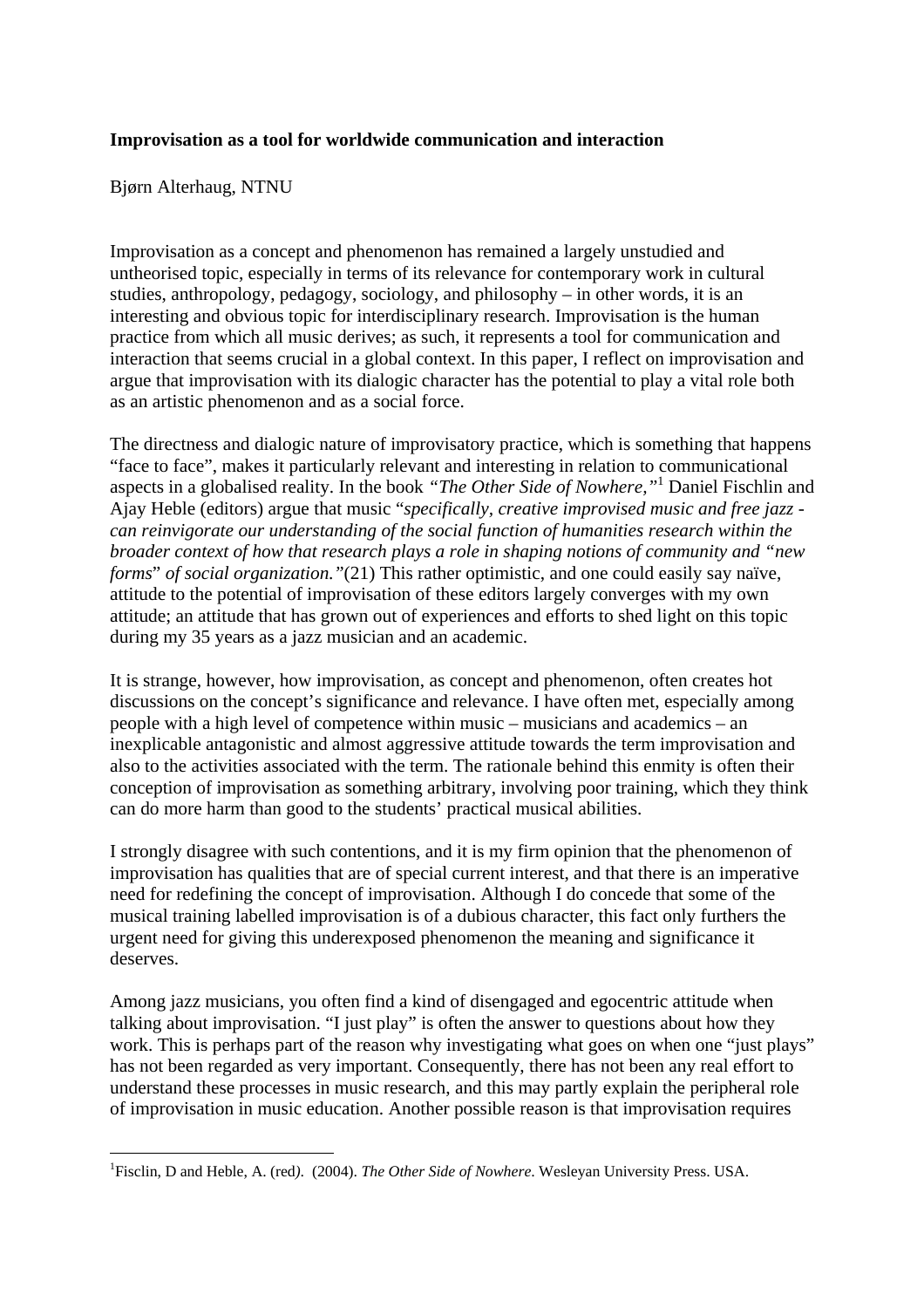both independent thinking and personal initiative, both of which do not harmonise very well with learning systems with a hierarchical design, for example our Western educational systems.

For academics, the somewhat arbitrary and loose structures connected with improvisatory practice obviously make them insecure and uncomfortable with this "immeasurable" concept and phenomenon. It is interesting that a highly respected contemporary composer and musician, Pierre Boulez, (who has even written a piece entitled "Improvisations sur Mallarmé") expresses largely negative views on improvisation (Quoted in Attali,  $145-146$ <sup>2</sup>:

 "*Finally, improvisation is not possible. Even in a baroque ensemble, where the laws were more or less codified, where you had figures instead of chords, in other words, where you could place them in a certain position but not in just any way – even in this period improvisation did not produce exclusively masterpieces. People speak of Bach's improvisations, for examples. I believe that Bach wrote on the basis of what he had improvised, and that what he wrote was the more interesting of the two. Often, these improvisations are nothing more than pure, sometimes bizarre, samplings of sound that are not integrated into the directives of a composition. This results in constant arousal and appeasement, something I find intolerable…The dialectic of form take precedence over the possible; everybody arouses everybody else; it becomes a kind of public onanism."* 

For me this expresses typical Western rationalist thinking: a static-mechanistic worldview, one shaped by post-Enlightenment, rooted in the immovable world of the Ideas of Plato. This thinking has been hegemonic in all kinds of musical expression throughout the last 200 years: privileging the written (logocentric) over the aural (phonocentric).

Naturally, it is just as difficult to find a meaningful description and definition of improvisation as it is to delimit the meaning of ambiguous words and concepts like *freedom, music, democracy*, etc. In order to come up with a concise description of such terms, one needs to explore the historical and discursive context of the words. There are people who contend that the term 'improvisation' should be dispensed with immediately, while other people claim that a verbal description of the phenomenon of improvisation is a futile task. A proponent of the latter view is the British musician and author Derek Bailey. He opposes analyses of and attempts to describe improvisation, and in his book "Improvisation" from 1991, he states that "[…] *any attempt to describe improvisation must be, in some respect, a misrepresentation, for there is something central to the spirit of voluntary improvisation which is opposed to the aims and contradicts the idea of documentation."3* However, in his conclusion, he says "[*But*] *I have chosen to retain that term throughout the book; firstly because I don't know of any other which could effectively replace it, and secondly because I hope that we, the other contributors and myself, might be able to redefine it."* 

Nevertheless, it is my belief, and this is an opinion I share with many other people,  $4$  that an interdisciplinary approach to the phenomenon of improvisation provides us with good and apt tools for understanding crucial forms of interpersonal and intercultural communication in a world of music, race, place and globalism.

<sup>2</sup> Attali, Jacques. *Noise: The Political Economy of Music.* Translated by Brian Massumi. Minneapolis: University of Minnesota Press, 1996

<sup>&</sup>lt;sup>3</sup> Bailey, D. (1992). *Improvisation: Its Nature and Practice in Music*. (p.1) New York: Da Capo Press.  $\frac{4}{7}$  Eigelin, D. and Hable, A. (ads.). (2004). The Other Side of Naubane Weeksup University Press. USA

Fisclin, D and Heble, A. (eds.*)*. (2004). *The Other Side of Nowhere*. Wesleyan University Press. USA.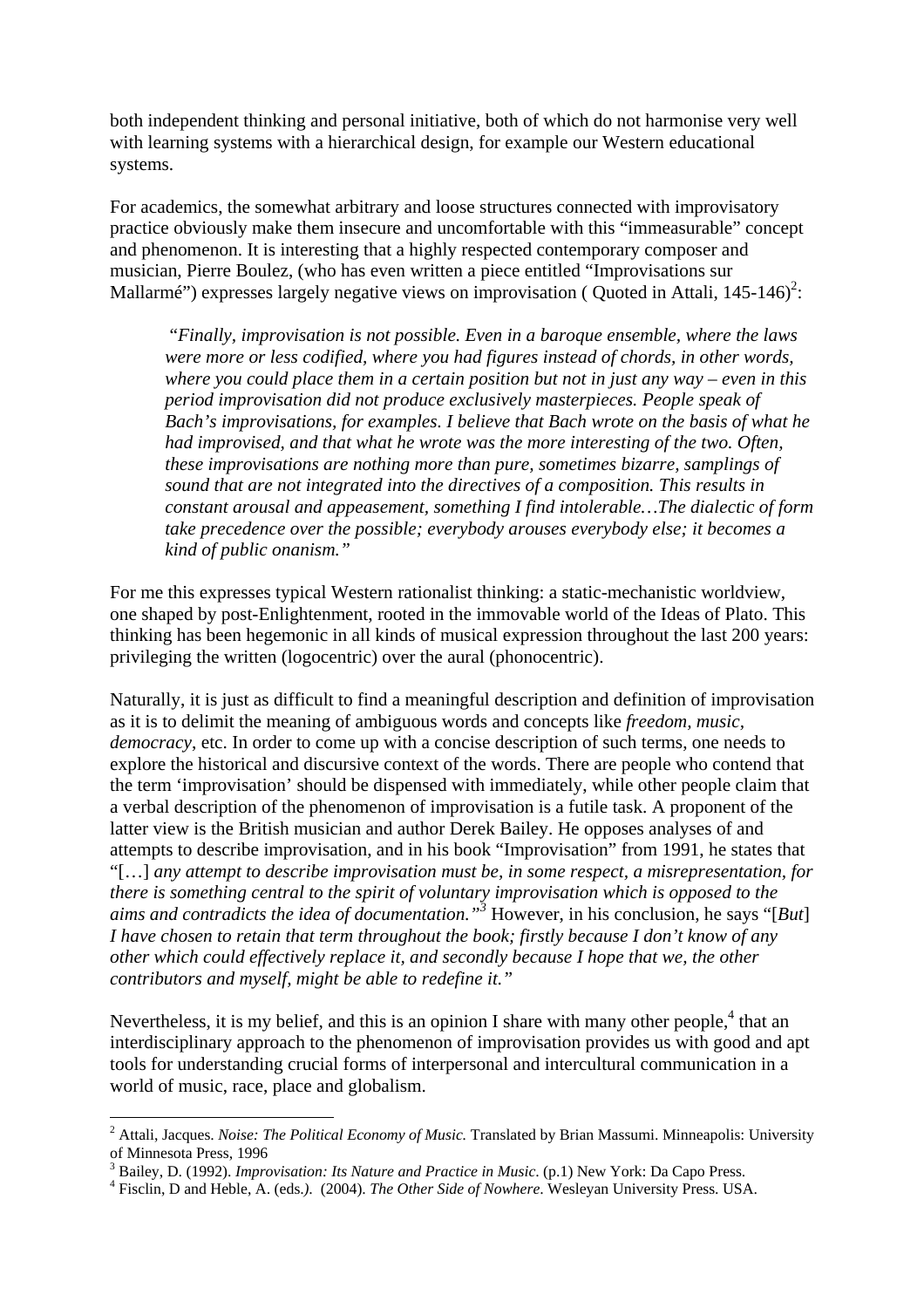Improvisation is a potential for action<sup>5</sup> latent in all human activities. When we improvise, this activity is an existential act, which on a basic level is detached from qualitative assessment. Improvising thus involves initiating processes based on previous experience and activities, which in turn will generate new processes in which learning, insight, and knowledge acquisition form part of a meta level and make up a platform for further development in a variety of contexts. Within such areas of proficiency, for example in music, one may establish so-called idiomatic quality criteria by which improvisational skills can be measured. However, the most important aspect of improvisation is "the open, unfinished, unexplored space" where one has every possibility to create, "to bring different identities together," and where descriptive phrases only to a limited degree can serve as a meaningful description of what takes place in the course of performance.

Improvisation<sup>6</sup> pervades all music genres, and improvisation is often used in the sense "on the spur of the moment" or as"unprepared performance;" in my view a rather misleading and myth-building description. This description often lead to the assumption that improvisation is a kind of emergency strategy that involves adherence to neither conventions nor protocol, and that it tolerates no system of constraint and requires no prior thought. (For a more extensive exploration of improvisation, especially jazz improvisation, see Alterhaug,  $2004^7$ )

To put it simply: good improvisation demands extensive preparation and knowledge. It constitutes an activity that requires thorough preparation of a set of skills that needs to be internalised. This means that the performer is prepared to handle the unexpected, to handle an error as a new creative challenge, and thus to break with habitual patterns. As an example, we can look at the activity of giving a speech. The best speeches are often those that sound as if they are given off the cuff; however, this performance presupposes a thoroughly worked through and well-reflected foundation. The speaker has to learn the speech by heart, which means that her/his referential material is internalised and thus she/he can play around with it in an effortless and confident manner; "it's played by ear."

A situation where several people are supposed to "talk to each other" in a meaningful way, is demanding in a different way. It requires that the interlocutors are confident with the basis for the musical dialogue. Therefore, when we improvise, we often have some form of foundation, a sketch or some basic game rules, which serve as a foundation for the dialogical, communicative action. (Of course, improvisation does not necessarily need a reference point; musicians at a high level could just start playing something, and then the process has started.) What happens in the process is highly unpredictable and rests on a good balance between the individual initiatives and the collective understanding of the activity and the whole situation. To obtain this balance one must be sensitive to what goes on, as well as being alert and attentive to each other, and not least, it requires an atmosphere of mutual trust and confidence

<sup>5</sup> Jørgensen, Svein-Halvard. (2004). *På sporet av improvisasjonens potensiale*. (In search of improvisation's potential). Doctoral dissertation, Faculty of Arts, NTNU, Trondheim.

<sup>&</sup>lt;sup>6</sup> The origin of the word and concept of improvisation, Latin *improvisus*, is found in the rhetoric of antiquity. *Visus* means 'to see', *pro* means 'before', and *im* is the negator 'not', and a combination of the three should give the meaning 'not seen before' or 'unforeseen.' Personal communication with Professor Gunhild Vidén, Dept. of History and Classical Studies, Faculty of Arts, NTNU. For a more detailed introduction to the phenomenon, concept, and word "improvisation," please see Nettl, B and Melinda Russel (eds). (1998). *In the Course of Performance. Studies in the World of Musical Improvisation.* The University of Chicago Press.

Alterhaug, Bjørn (2004*) Improvisation on a Triple Theme: Creativity, Jazz Improvisation and Communication*. Studia Musicologica Norvegica, Vol 30.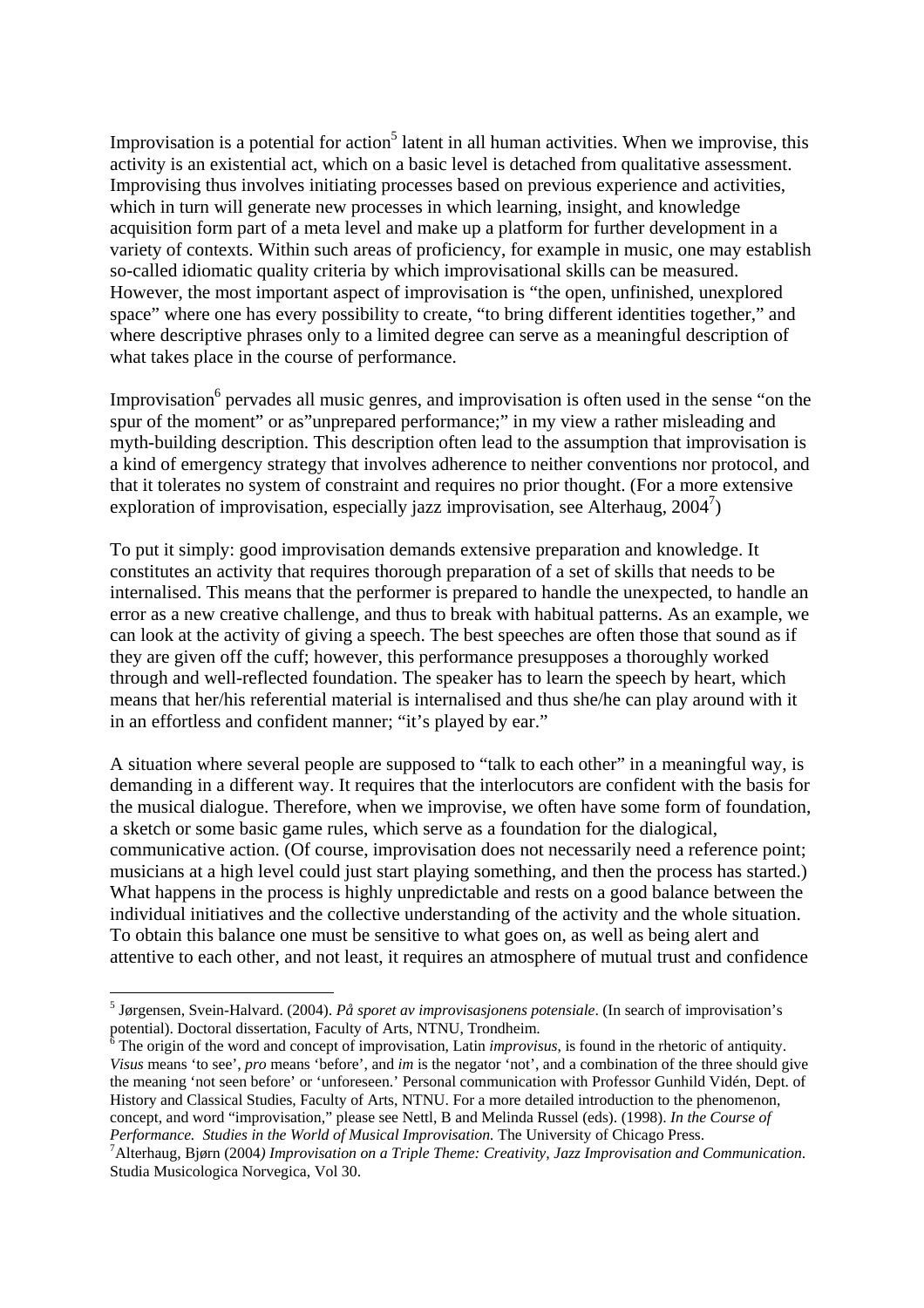in which the exposure of one's own abilities feels natural and not intimidating. "An atmosphere of mutual trust and confidence" is just one aspect of improvisation which is important when we talk about improvisation as a social force. Here improvisation has a strong potential to contribute to changes in the areas of marginalised races, gender, and ethnic groups.

It is very important here to make clear that improvisation is not only a life strategy for expression of individuality, originality and creativity, but more important, improvisation is, and has been, about community building, about fostering new ways of thinking about and participating in human relationships. Christopher Small<sup>8</sup> states that to improvise "*is to establish a different set of human relationships, a different kind of society from that established by composed forms of music making"* (296).

My experience as a jazz player is that playing jazz has always been about dialogue and collaboration. Acting in a jazz context, which often means to communicate "on the spot" with individuals you haven't met before, helps to promote a dynamic exchange of cultural forms, and to develop new, socially responsive forms of community building across national, cultural, and artistic boundaries.

Attali<sup>9</sup> argues that music exists to help us <u>hear t</u>he sound of change (my underlining). "*It obliges us to invent categories and new dynamics to regenerate social theory, which today has become crystallized, entrapped, and moribund"* (4).

Improvisational activities in music hinge on the dedication of all senses, and developing the musical ear is especially important for spontaneous communication. In this respect, improvisation furthers the natural dispositions and potentials that we are born with, and thus it is highly significant for the development of our aesthetic faculties. Concerning musical ear and the relationship between oral and written communication, Marshall McLuhan<sup>10</sup> has some intriguing observations and theories about how a number of technologies – the phonetic alphabet, the art of printing, and the telegraph radically changed our way of thinking and our behaviour. He claims that the introduction of the phonetic alphabet represents the most radical change. In pre-literate societies, the auditory sense was more prominent, and there was a good balance between the different senses; however, with the introduction of the alphabet, the visual sense became more dominant, and literacy and the printed word became dominant. The following is a quotation from a 1969 interview with McLuhan, which emphasises the crucial role of aural awareness:<sup>11</sup> "*The ear, as opposed to the cool and neutral eye, is sensitive, hyperaesthetic and all-inclusive, and contributes to the seamless web of tribal kinship and interdependence in which all members of the group existed in harmony.*" He also discusses *acoustic space,* which he gives the following definition:

*"Acoustic space is organic and integral, perceived through the simultaneous interplay of all the senses: whereas 'rational' or pictorial space is uniform, sequential and continuous and creates a closed world with none of the rich resonance of the tribal* 

<sup>8</sup> Small, Christopher. *Music of the Common Tongue: Survival and Celebration in African American Music* (1987).Hannover: Wesleyan University Press, 1998

<sup>9</sup> Ibid.

<sup>&</sup>lt;sup>10</sup> Marshall McLuhan *Understanding Media: The Extensions of Man*. Reprint Edition Paperback, 365 pages. Published by MIT Press, October 1994. Originally published in 1964.

<sup>&</sup>lt;sup>11</sup> From "The Playboy Interview: Marshall McLuhan". *Playboy Magazine*, March 1969, (p. 4).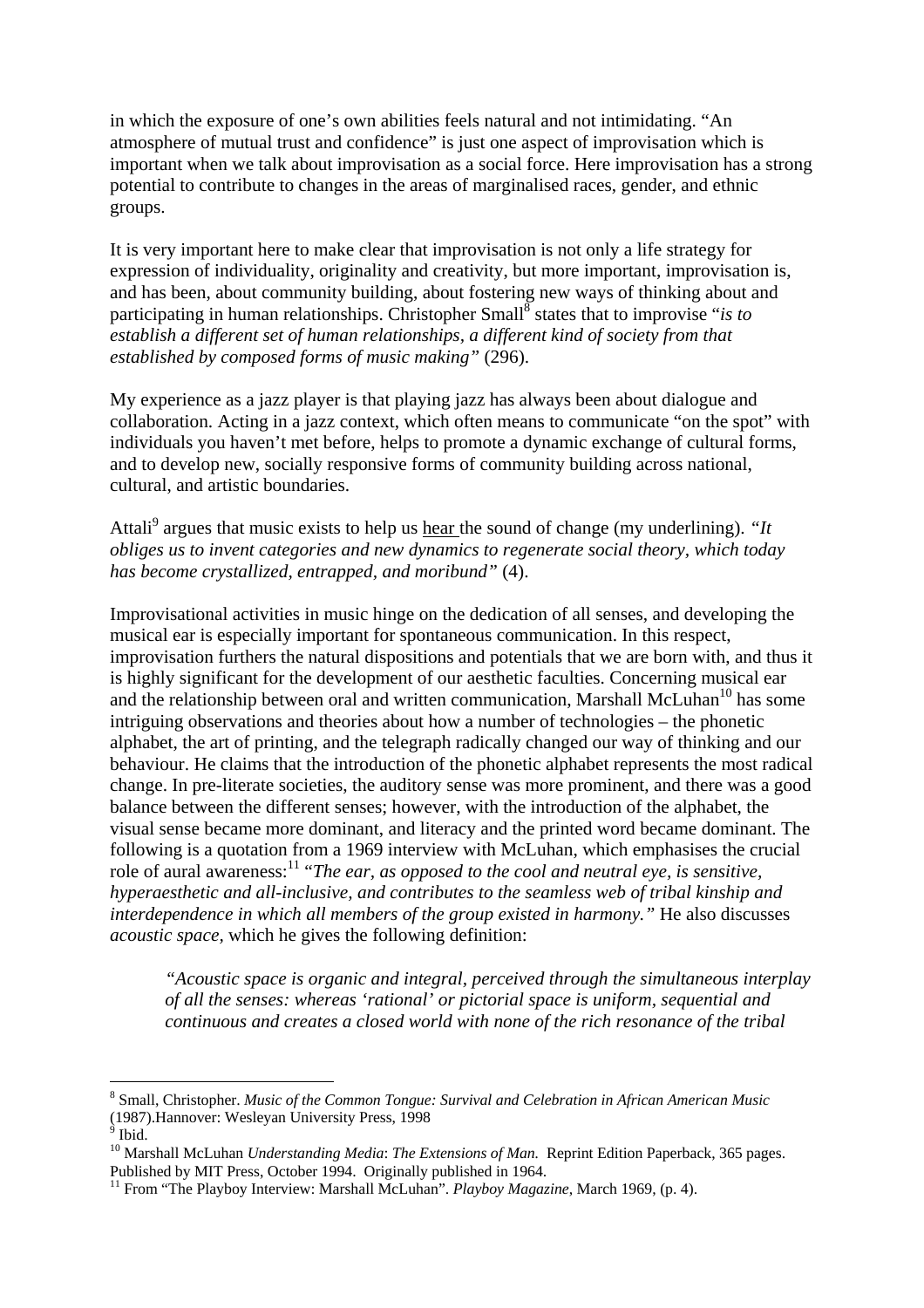*echoland. Our Western time-space concepts derive from the environment created by the discovery of phonetic writing, as does our entire concept of Western civilization".*

He states explicitly that literacy, the printed media, electronics, and the visual culture largely have had a negative effect on the human potential for perceptual experience and the acquisition of deep knowledge. Even if McLuhan's statements are half a century old, they seem more and more important for developing an understanding of what is happening in our present time, and that "listening" and "alertness" are crucial keywords when it comes to human communication and interaction globally.

Awareness of auditory capacities is the most crucial element in music education, and in this context, the discipline of improvisation is a very apt tool for a holistic development of all our innate senses. This is a good argument for emphasising improvisation at all levels of music education. In recent years, improvisation has gained some ground in music, and not least as an interesting phenomenon in other contexts.<sup>12</sup> The following quotation is from an online review of the earlier mentioned book about improvisation, "The Other Side of Nowhere,"*<sup>13</sup>* which has contributions by authors from a range of scholarly disciplines:

"*The principal strength of* The Other Side of Nowhere *is its constant articulation of meaning in improvisation that goes beyond the music itself. The arguments developed by the contributors are inherently interdisciplinary; interculturalism, gender assumptions in music, race and the politics of exclusion, social mobility, and community empowerment are a few of the powerful and extremely relevant perspectives explored in this volume. I am confident that* The Other Side of Nowhere *will become a cornerstone in the scholarly exploration of improvised music and will help to cultivate interdisciplinary research in the humanities.*" 14

Research into improvisation also suggests that having been involved in the process of improvisation contributes to a form of *meta-learning*, a form of experience and learning that transgress both stylistic and formal boundaries. The psychologist R. Keith Sawyer says: "*By improvising and rehearsing together, the children were learning essential conversational and social skills: How to solve problems and develop plans in group settings, how to share decision-making, and how to collaborate on a creative task."*<sup>15</sup>

Improvised music archives historical practices and speaks to a community about its past and present, a process that engenders the possibility of solidary relations as mediated by the unified desire of the musicians to bring "*the message of this pilgrimage to the people using the voice of music."16*

Keith Jarrett, one of today's most influential improvising musicians, says in a recent TVinterview:17 *"But, I knew that music was more than what the musicians were talking about. Music is for me a result of a process that has nothing to do with music."* 

<sup>&</sup>lt;sup>12</sup> Alterhaug, Bjørn (2004) *Improvisation on a Triple Theme: Creativity, Jazz Improvisation and Communication. Studia Musicologica Norvegica. Vol 30.* 

<sup>&</sup>lt;sup>13</sup> Fischlin, D and Heble, A (eds.). (2004) *The Other side of Nowhere*, Wesleyan University Press.<br><sup>14</sup> Critical Studies in Improvisation, Volume 1, No. 1, 2004.<br>http://www.criticalimprov.com/ojs/viewarticle.php?id=41&l <sup>15</sup> Sawyer, R. K. (1999). Improvised Conversations: Music, Collaboration and Development, *Psychology of* 

*Music*, 27: 192-216.<br><sup>16</sup> Quote from *The Other Side of Nowhere* (7)<br><sup>17</sup> TV 2, NRK 1.April 2005